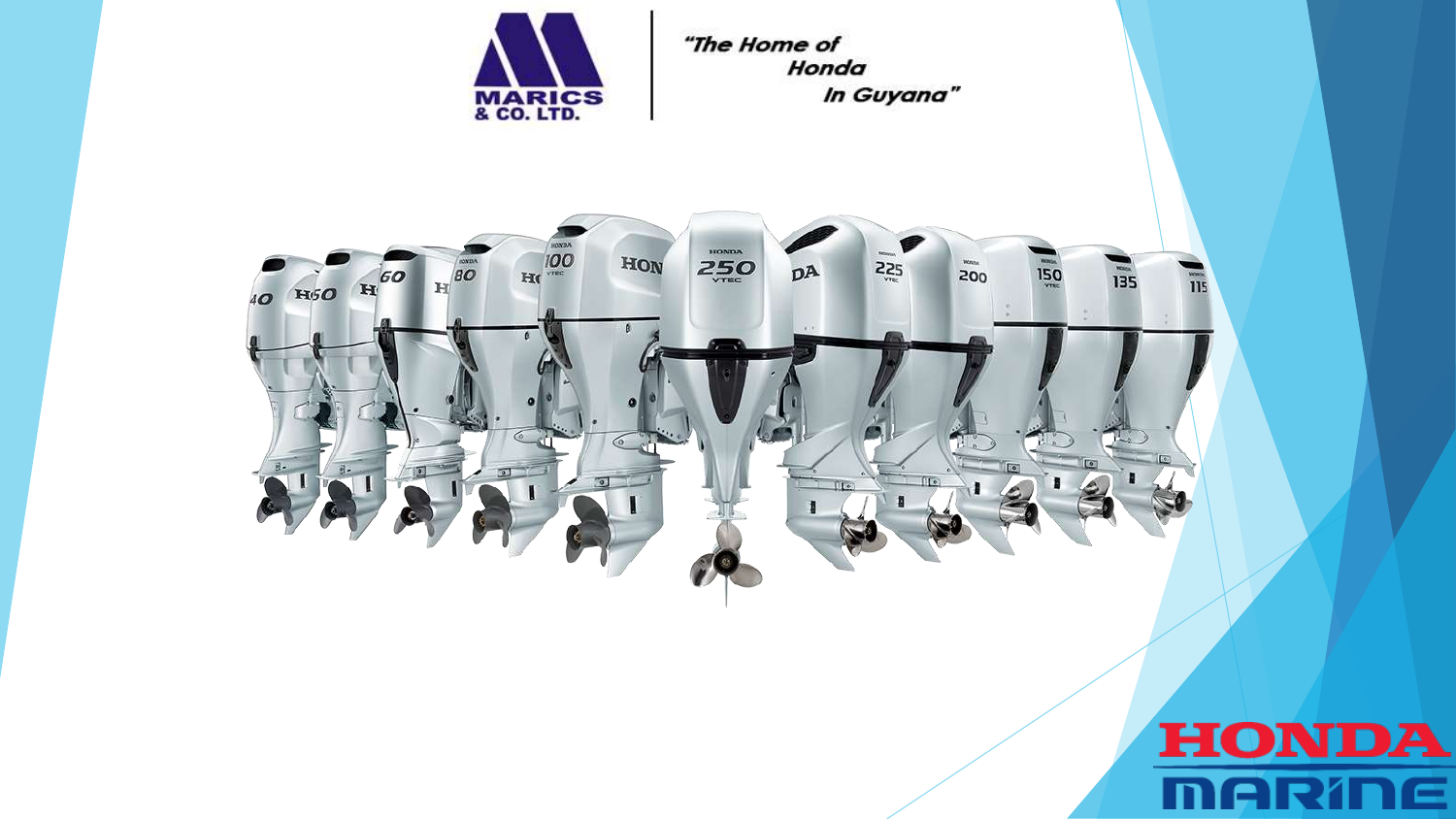## TONDA 40 **HONDA MARINE**

HONDA

**CONSTRU** 

 $ONDA$  40

LANDING

Sweetwater